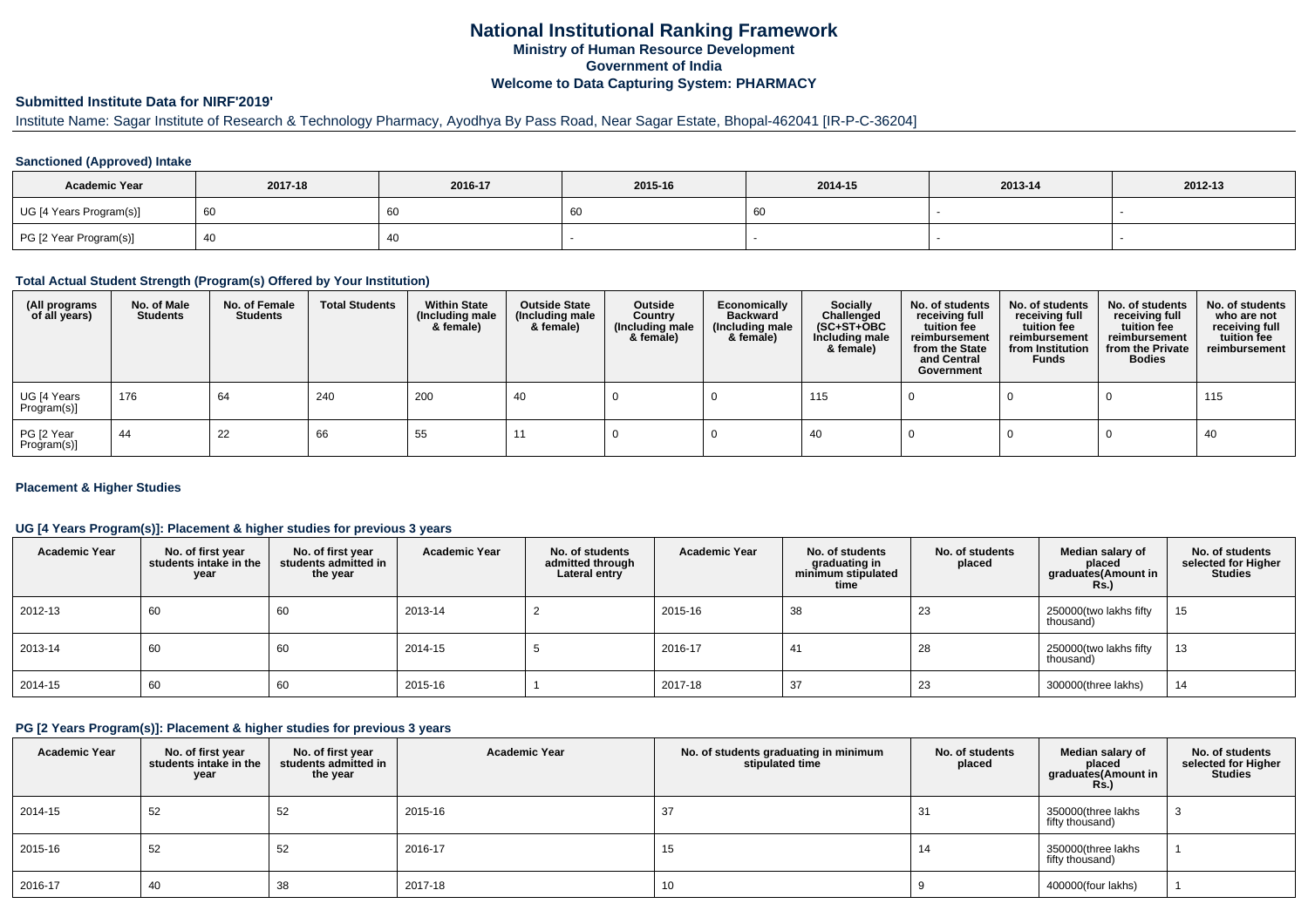#### **Ph.D Student Details**

| Ph.D (Student pursuing doctoral program till 2017-18; Students admitted in the academic year 2018-19 should not be entered here.) |         |                       |         |  |  |
|-----------------------------------------------------------------------------------------------------------------------------------|---------|-----------------------|---------|--|--|
|                                                                                                                                   |         | <b>Total Students</b> |         |  |  |
| Full Time                                                                                                                         |         |                       |         |  |  |
| Part Time                                                                                                                         |         |                       |         |  |  |
| No. of Ph.D students graduated (including Integrated Ph.D)                                                                        |         |                       |         |  |  |
|                                                                                                                                   | 2017-18 | 2016-17               | 2015-16 |  |  |
| Full Time                                                                                                                         |         |                       |         |  |  |
| Part Time                                                                                                                         |         |                       |         |  |  |

## **Financial Resources: Utilised Amount for the Capital expenditure for previous 3 years**

| <b>Academic Year</b>                                                                                 | 2017-18                                                     | 2016-17                                                            | 2015-16                                         |  |  |  |
|------------------------------------------------------------------------------------------------------|-------------------------------------------------------------|--------------------------------------------------------------------|-------------------------------------------------|--|--|--|
|                                                                                                      | <b>Utilised Amount</b>                                      | <b>Utilised Amount</b>                                             | <b>Utilised Amount</b>                          |  |  |  |
| Annual Capital Expenditure on Academic Activities and Resources (excluding expenditure on buildings) |                                                             |                                                                    |                                                 |  |  |  |
| Library                                                                                              | 217403 (TWO LAKHS SEVENTEEN THOUSAND FOUR<br>HUNDRED THREE) | 46550 (FORTY SIX THOUSAND FIVE HUNDRED FIFTY)                      | 49750 (FORTY NINE THOUSAND SEVEN HUNDRED FIFTY) |  |  |  |
| New Equipment for Laboratories                                                                       | $0$ (ZERO)                                                  | 117889 (ONE LAKHS SEVENTEEN THOUSAND EIGHT<br>HUNDRED EIGHTY NINE) | $0$ (ZERO)                                      |  |  |  |
| Other expenditure on creation of Capital Assets (excluding<br>expenditure on Land and Building)      | $0$ (ZERO)                                                  | $0$ (ZERO)                                                         | 37700 (THIRTY SEVEN THOUSAND SEVEN HUNDRED)     |  |  |  |

## **Financial Resources: Utilised Amount for the Operational expenditure for previous 3 years**

| <b>Academic Year</b>                                                                                                                                | 2017-18                                                                         | 2016-17                                                            | 2015-16                                                      |  |  |
|-----------------------------------------------------------------------------------------------------------------------------------------------------|---------------------------------------------------------------------------------|--------------------------------------------------------------------|--------------------------------------------------------------|--|--|
|                                                                                                                                                     | <b>Utilised Amount</b>                                                          | <b>Utilised Amount</b>                                             | <b>Utilised Amount</b>                                       |  |  |
| <b>Annual Operational Expenditure</b>                                                                                                               |                                                                                 |                                                                    |                                                              |  |  |
| Salaries (Teaching and Non Teaching staff)                                                                                                          | 10376296 (ONE HUNDREDTHREE LAKHS SEVENTY<br>SIXTHOUSAND TWO HUNDRED NINETY SIX) | 9029021 (NINETY LAKHS TWENTYNINE THOUSAND<br>TWENTY ONE)           | 9248852 (NINETY TWO LAKHS FORTY EIGHT THOUSAND<br>FIFTY TWO) |  |  |
| Maintenance of Academic Infrastructure or consumables,<br>other running expenditures etc. (excluding maintenance of<br>hostels and allied services) | 399114 (THREE LAKHS NINETY NINE<br>THOUSANDONEHUNDRED FOURTEEN)                 | 296997 (TWO LAKH NINETY SIX THOUSAND NINE<br>HUNDRÈD NINETY SEVEN) | 342705 (THREE LAKHS FORTY TWO THOUSANDSEVEN<br>HUNDRED FIVE) |  |  |
| Seminars/Conferences/Workshops                                                                                                                      | 10250 (TEN THOUSAND TWO HUNDRED FIFTY)                                          | 10062 (TEN THOUSANDSIXTY TWO)                                      | 16512 (SIXTEEN THOUSAND FIVE HUNDRED TWELVE)                 |  |  |

## **IPR**

| Calendar year            | 2017 | 2016 | 2015 |
|--------------------------|------|------|------|
| No. of Patents Published |      |      |      |
| No. of Patents Granted   |      |      |      |

## **Sponsored Research Details**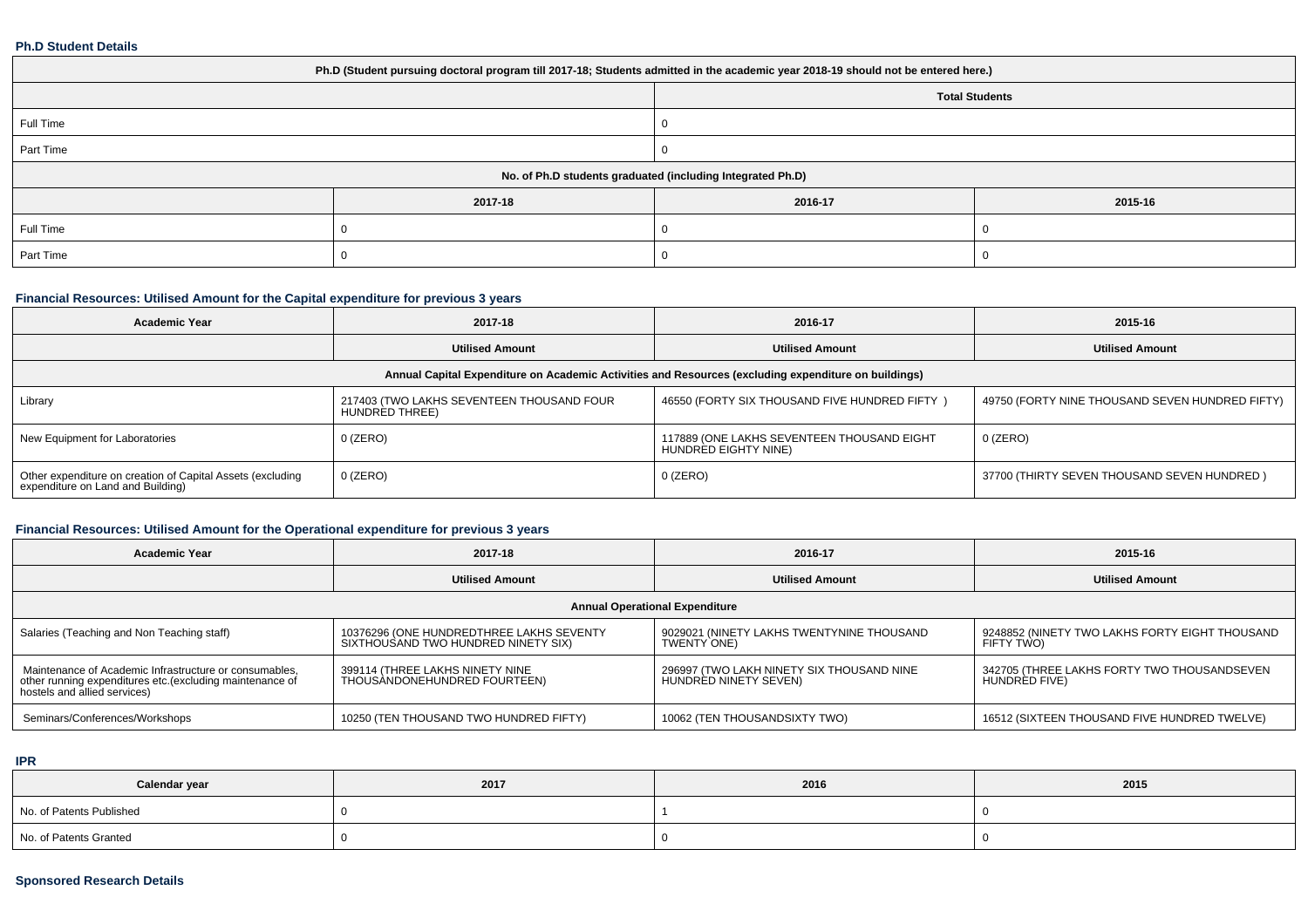| <b>Financial Year</b>                    | 2017-18                                                     | 2016-17                                                      | 2015-16                                               |
|------------------------------------------|-------------------------------------------------------------|--------------------------------------------------------------|-------------------------------------------------------|
| Total no. of Sponsored Projects          |                                                             |                                                              |                                                       |
| Total no. of Funding Agencies            |                                                             |                                                              |                                                       |
| Total Amount Received (Amount in Rupees) | 854471                                                      | 233841                                                       | 762512                                                |
| Amount Received in Words                 | EIGHT LAKHS FIFTY FOUR THOUSAND FOUR HUNDRED<br>SEVENTY ONE | TWO LAKHS THIRTY THREE THOUSAND EIGHT HUNDRED  <br>FORTY ONE | SEVEN LAKHS SIXTY TWO THOUSAND FIVE HUNDRED<br>TWELVE |

## **Consultancy Project Details**

| <b>Financial Year</b>                    | 2017-18 | 2016-17 | 2015-16 |
|------------------------------------------|---------|---------|---------|
| Total no. of Consultancy Projects        |         |         |         |
| Total no. of Client Organizations        |         |         |         |
| Total Amount Received (Amount in Rupees) |         |         |         |
| Amount Received in Words                 | Zero    | Zero    | Zero    |

## **PCS Facilities: Facilities of physically challenged students**

| 1. Do your institution buildings have Lifts/Ramps?                                                                                                        | Yes, more than 80% of the buildings |
|-----------------------------------------------------------------------------------------------------------------------------------------------------------|-------------------------------------|
| 2. Do your institution have provision for walking aids, includingwheelchairs and transportation from one building to another for<br>handicapped students? | Yes                                 |
| 3. Do your institution buildings have specially designed toilets for handicapped students?                                                                | Yes, more than 80% of the buildings |

## **Faculty Details**

| 1. How many faculty members of your institution have received highly reputed national/international awards/recognition from<br>Central government agencies in the previous year (2017-18)? |  |
|--------------------------------------------------------------------------------------------------------------------------------------------------------------------------------------------|--|
|--------------------------------------------------------------------------------------------------------------------------------------------------------------------------------------------|--|

## **Faculty Details**

| Srno | Name                          | Age | Designation                                         | Gender | Qualification | <b>Experience (In</b><br><b>Months</b> ) | <b>Is Associated</b><br><b>Last Year</b> | Currently<br>working with<br>institution? | <b>Joining Date</b> | <b>Leaving Date</b> | <b>Association type</b> |
|------|-------------------------------|-----|-----------------------------------------------------|--------|---------------|------------------------------------------|------------------------------------------|-------------------------------------------|---------------------|---------------------|-------------------------|
|      | DR SURENDRA<br><b>JAIN</b>    | 45  | Dean / Principal /<br>Director / Vice<br>Chancellor | Male   | Ph.D          | 264                                      | Yes                                      | Yes                                       | 10-08-2009          | $- -$               | Regular                 |
|      | <b>ANKIT JAIN</b>             | 34  | Assistant<br>Professor                              | Male   | M. Pharm      | 18                                       | Yes                                      | Yes                                       | 01-05-2017          | $\sim$              | Regular                 |
|      | DR UDITA<br>AGRAWAL           | 33  | Associate<br>Professor                              | Female | Ph.D          | 36                                       | Yes                                      | Yes                                       | 24-08-2015          | $-$                 | Regular                 |
|      | PALLAVI<br>KHARPATE           | 36  | Assistant<br>Professor                              | Female | M. Pharm      | 24                                       | Yes                                      | Yes                                       | 01-05-2017          | $\sim$              | Regular                 |
| . 5  | DR RUCHI JAIN                 | 37  | Professor                                           | Female | Ph.D          | 156                                      | Yes                                      | Yes                                       | 04-08-2008          | $\sim$              | Regular                 |
| -6   | MISHA MASOOD                  | 27  | Assistant<br>Professor                              | Female | M. Pharm      | 30                                       | Yes                                      | Yes                                       | 02-01-2017          | $\sim$              | Regular                 |
|      | <b>DRRB</b><br><b>GOSWAMI</b> | 41  | Professor                                           | Male   | Ph.D          | 192                                      | Yes                                      | Yes                                       | 01-10-2011          | $\sim$ $\sim$       | Regular                 |